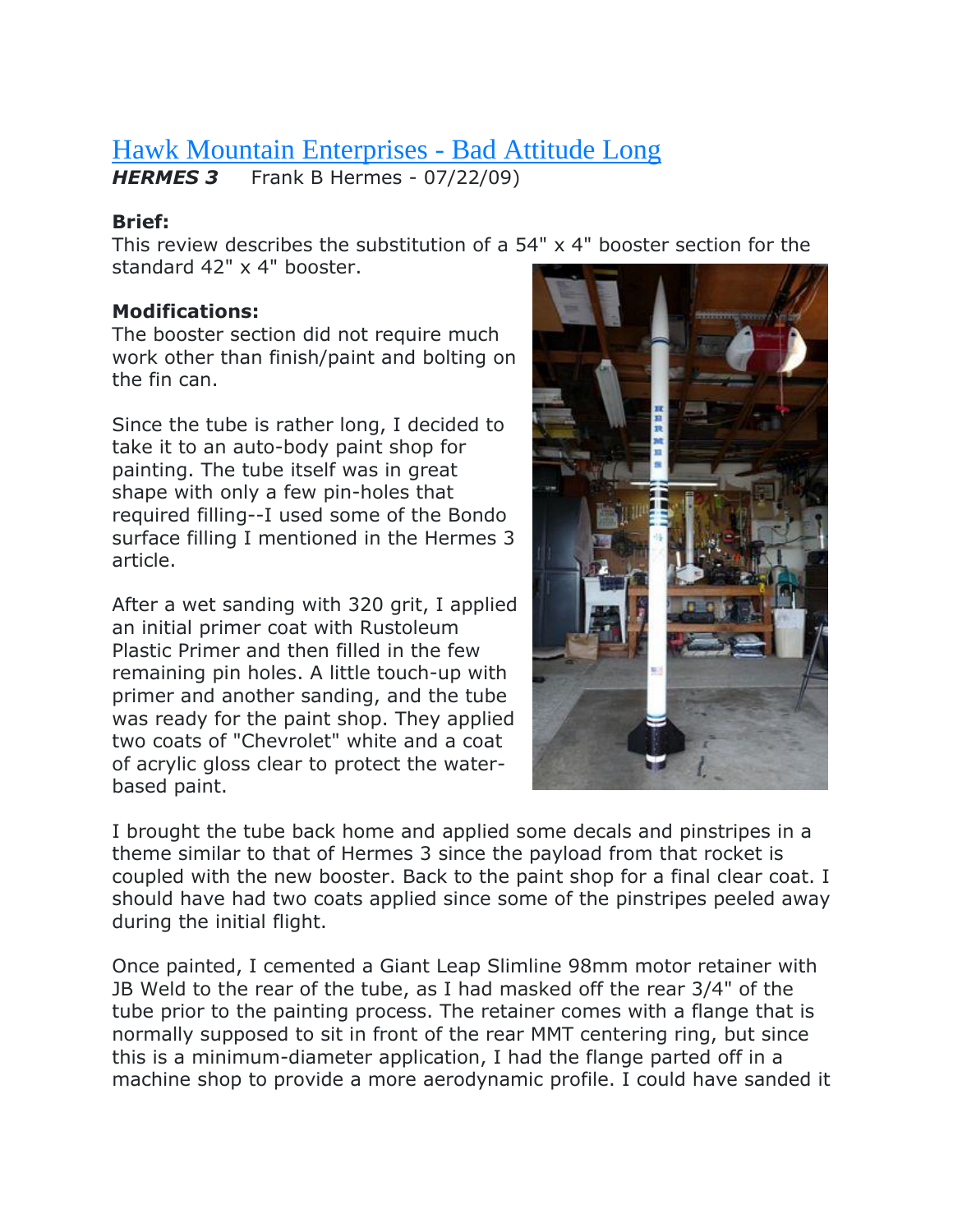off on the bench sander, but I wanted a very clean result and was not sure I could achieve that on the sander.

I then assembled the fin can around the rear of the tube, just forward of the motor retainer. It is a relatively straightforward process and the included instructions from HME are clear.





I added a couple of rail buttons to the body tube with Loctite E120-HP super-strength epoxy and a couple of sheet metal screws that I ground down to make sure they did not protrude into the motor cavity. That only allowed about a half-turn of the screw into the airframe tube, but with the addition of a bit of the epoxy, it should help a little with the shear strength of the button mounting. I also sanded the bottom of the buttons against a sandpapered 4" airframe section in order to provide a conforming fit. I used aluminum buttons, however, I learned later that these are really a no-no since they can gall on the rail. But in this case with the E120-HP, I think I'm stuck apologizing.

A 1/4" vent hole for the recovery cavity and a couple 1/8" holes for the shear pins and the booster was set to fly! Since this is a minimum-diameter application, a screw eye screwed into the motor's threaded forwardclosure will provide the recovery anchor. A

Giant Leap Fireball provides zipper control in the event of an early/late drogue deployment.

#### **Construction:**

The Bad Attitude from Hawk Mountain Enterprises (HME) is a standard kit. I built the initial configuration as Hermes 3 (reviewed elsewhere on EMRR) with a couple of options (75mm MMT and the thicker 3/16" G10 fins). When I placed my initial order, I also ordered a second booster section that is 54"